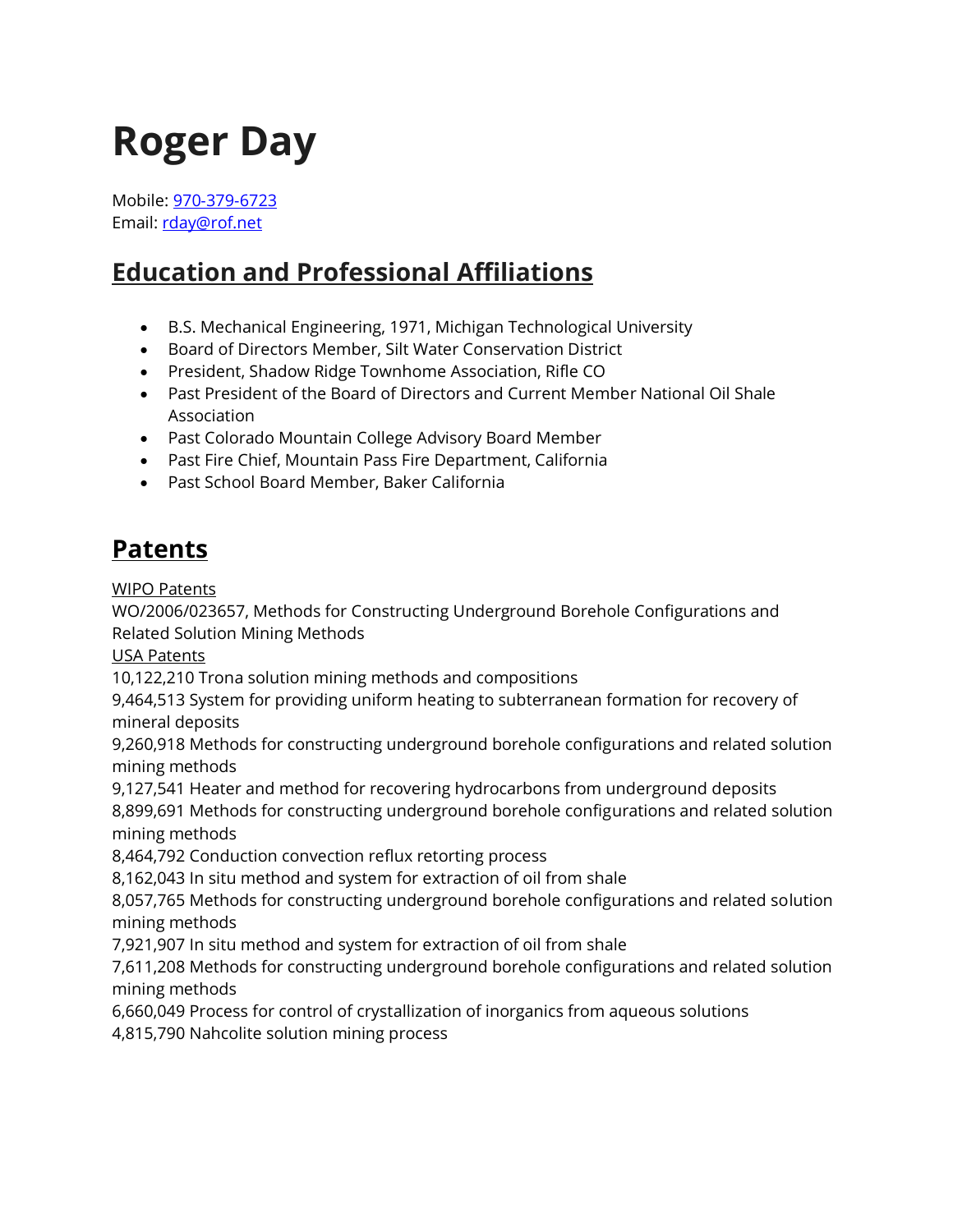## **Professional Papers and Presentations:**

Solution Mining Colorado Nahcolite, First International Soda Ash Conference, 1997 White River Nahcolite Solution Mine, Mining, Metallurgy, and Exploration Soc, 2008 Oil Shale Review, National Society of Science, 2006 EGL Oil Shale Project Review, 27<sup>th</sup> CSM Oil Shale Symposium, 2007 Overview: Progress and Plans, 28th CSM Oil Shale Symposium October 2008. AMSO's: Oil Shale - Progress and Plans, 29<sup>th</sup> CSM Oil Shale Symposium, 2009 Pilot Test of AMSO's CCR In-Situ Oil Shale Process, 31<sup>st</sup> CSM Oil Shale Symposium. 2011 Total Organic Carbon: Wireline Logs, SPE Technical Conference, October 2011 Applications of Dielectric: Oil Shale Reservoirs, SPWLA 52<sup>nd</sup>Symposium May 2011 AMSO's Novel Approach to In-Situ Oil Shale Recovery, ACS Symposium Series 1032 AMSO's: In-Situ Oil Shale Recovery, Chemical Engineering, August 2009

### **Summary of Experience**

#### **2017 to present: Sage Geotech Inc. Rifle, CO**

Senior Associate: Working on oil shale and other mineral projects

#### **2002 to present: Sesqui Mining, LLC Fort Collins, CO**

Co-Owner and Developer; Developing and commercializing Sesqui's patented borehole configurations and mining processes applicable to trona and nahcolite solution mining and insitu oil shale processing technology. Patented in both the USA and Turkey.

#### **2007 to 2016: American Shale Oil, LLC (AMSO) Rifle, CO**

Vice President of Operations: A prime developer of an experimental in-situ oil shale process including advanced directional drilling technology including responsibility for the research and development pilot project including conception, permitting, drilling and well completion, surface plant design and construction, and pilot plant operation. The research project was primarily funded by Total.

#### **2006 to 2007: EGL Oil Shale, LLC Midland, TX**

Technical Team Member and Manager of Field Operations: Process development and commercialization of EGL's RD&D Oil Shale Lease resulting in the creation of American Shale Oil, LLC.

#### **2000-2002 Natural Soda, Inc. Rifle, CO**

President: Managed Natural Soda, Inc., an AmerAlia, Inc. solution mining subsidiary, including business planning/execution/control, Federal Sodium Mineral Leases, water rights, permitting, and competitor acquisition

#### **1998-2000 AmerAlia, Inc. Rifle, CO**

Vice President of Operations: Greenfield nahcolite solution mining project – conception, marketing, permitting, process design, EPC contract, debt/equity financing, water rights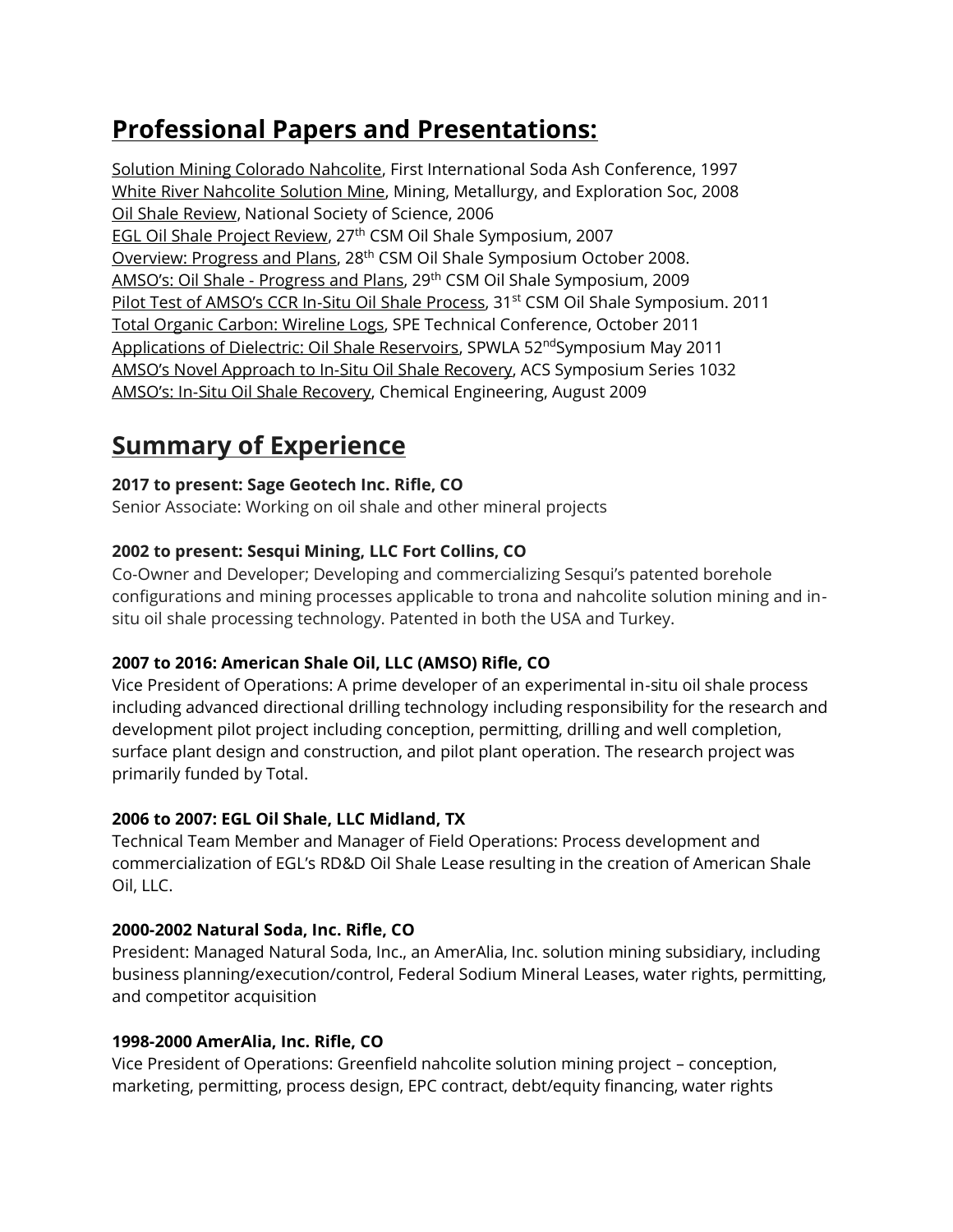#### **1981 to 1998 White River Nahcolite Minerals Project Piceance Basin, CO (currently Natural Soda)**

Prime Project and Technology Developer: critically involved in all aspects of a unique nahcolite solution mine and sodium bicarbonate production facility including conception, exploration, mining & process technology, lab & pilot demonstration, hydrology, water rights, permitting, financing, design, construction management, directional drilling, horizontal borehole solution mining, process design, intellectual property protection, production management, general management, and marketing for a succession of project owners. This project development involved working for 4 different companies as follows:

#### **1993-1998 White River Nahcolite Minerals, LLP. Meeker, CO**

General Manager/Technical Manager

Sodium bicarbonate solution mining and production, expansion, food grade modification, mining, process technology development, and patent protection

#### **1988-1992 Natec, Inc Houston, TX**

General Manager 2 years, Mine Manager 2 years: Design, construct and operate the world's first nahcolite solution mine and natural sodium bicarbonate production facility including exploration, design, construction, operation, and intellectual property protection

#### **1987-1988 Industrial Resources, Inc. Denver, CO**

Vice President: The creation and funding of Natec, Inc to construct and operate a nahcolite project

#### **1981-1987 Cliffs Engineering, Inc. Rifle, CO**

Consultant: Assisting Industrial Resources conceive, permit, design, develop, demonstrate and finance a unique sodium solution mining technology and project including the completion of the world's first solution mining application of a horizontal borehole connected well pair.

#### **1981-1987 Cliffs Engineering, Inc. Rifle, CO**

Senior Engineer: Natural resource project development – conception, engineering, financial analysis, construction, and operation – oil shale, carnallite, nahcolite, gold, gypsum, light weight aggregate, hydro-electric, lime, solution mining, hydrology, water rights

#### **1976-1981 Molycorp, Inc. Mt. Pass Operation, CA**

Asst. General Manager, 2 years; Project Engineer 2 years: World's dominate (at the time) rareearth mine; engineering, construction management, and operation; crushing, grinding, flotation, drying, solvent extraction, water supply, water rights

#### **1972-1976 Cleveland Cliffs Iron Mining Company Ishpeming, MI**

Project Engineer: Design, construct, startup, and operation of the Empire III and Tilden iron ore mines including some of the largest grinding and pyro-equipment in the world